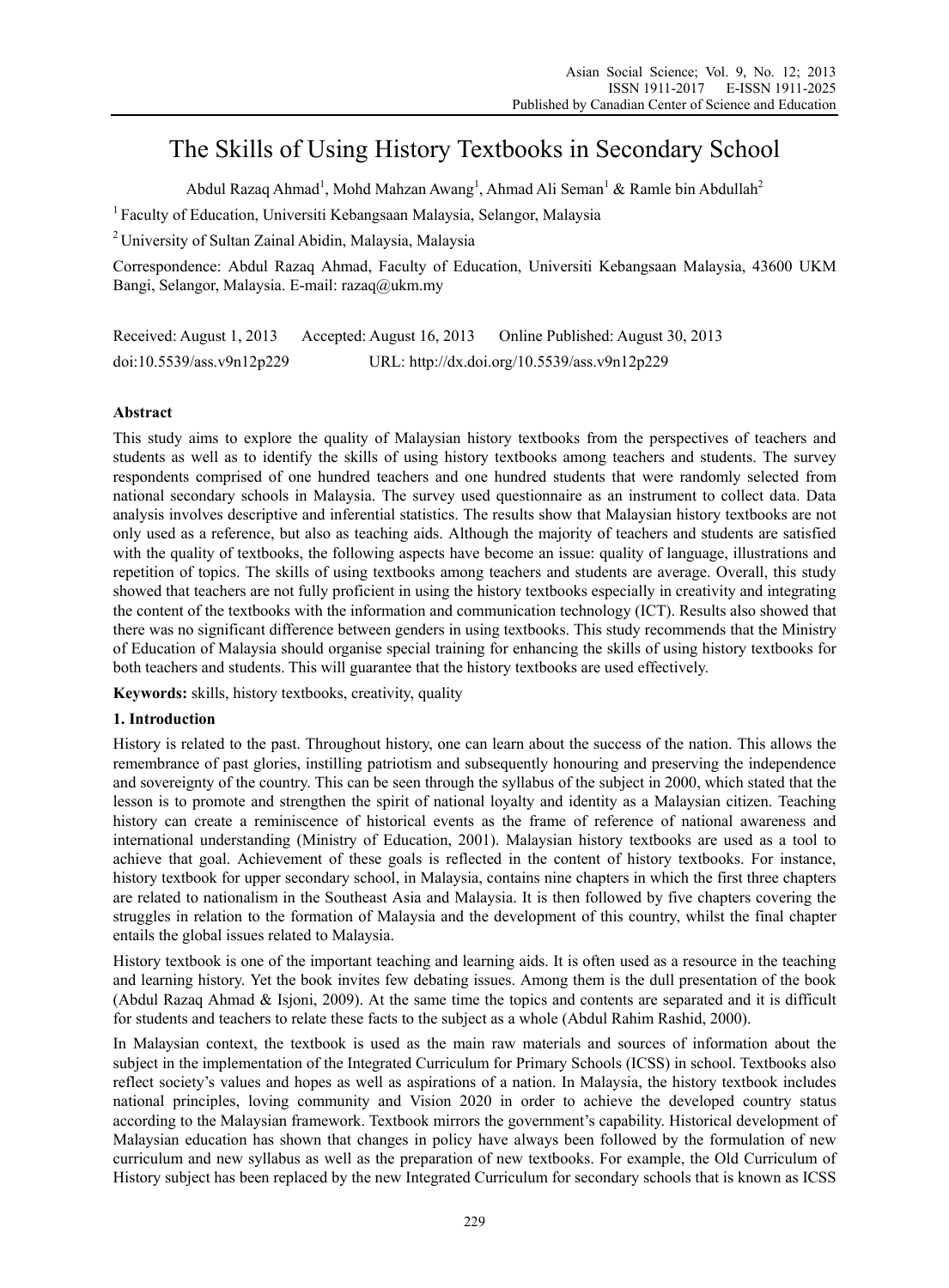since 1989. This new history curriculum emphasises the importance of critical thinking, patriotism, nationalism and history thinking.

Textbooks play an important role in Malaysian education system. According to the circular distributed by the Ministry of Education of Malaysia (in 2001), teachers and students are required to use the textbook as the main source in teaching and learning history. This situation is supported by research that shows there is a positive correlation between the use of textbooks and academic achievement when the majority of the teachers recognize the importance of textbooks as teaching and learning resources (Marohaini Yusoff Abd Murad Salleh & Shahrir Jamaluddin, 2005). However, there are some issues with regards to the use of textbooks where most of the teachers and students are not skilful and creative in using the textbooks. In addition, previous research showed that the textbook itself does not meet the needs of students' academic achievement at various levels. That research also suggests that there is no special training in the use of textbooks as subject matter in the school textbooks to become more important than exercises and illustrations (Marohaini Yusoff, Salleh & Abdul Murad Shahrir Jamaluddin, 2005).

According to the Textbook Division, Ministry of Education of Malaysia (2001), there are certain characteristics concerning the quality textbooks. First, textbooks convey information about the knowledge, concepts, ideas, facts and principles to students. Second, they provide materials for students to master the skills. Third, they instil and embrace the values and attitudes which are ultimately adopted by the students. Fourth, textbooks present the content in a clear, systematic and logical way. Fifth, they contain an element of assessment such as activities and practices. Finally, they use relevant and interesting graphical material, serving to support the text. Marohaini Yusoff Abd Murad Salleh and Shahrir Jamaluddin (2005) have emphasized the importance of the quality textbooks for effective teaching and learning history. The aspects of quality textbooks that include the use of language, illustration, design, and questions are very important in influencing the teachers and students to use a textbook. Thus, evaluations of the quality aspect are closely related to the study of the use of textbooks.

In a related study, Ping (2006) found that students' perceptions of the content of textbooks showed that only few respondents agreed with the suitability of the content in history textbook, while 20% of the respondents did not understand and were not interested in the textbook contents. However, it is difficult to make a correlation between the qualities of textbooks with students' interest, because there are other factors that affect students' interests and attitudes towards their studies.

A study conducted by Kamarul Azmi (2010) on Excellent Teacher of Islamic Education (ETIE) through a case study of eight secondary schools throughout Malaysia showed that textbooks, computers and projector are among the teaching aids used frequently. Data from the study showed the importance of mastering teaching aids including textbooks in making teaching and learning more effective and successful. Farrant (1977) emphasizes the importance of using teaching aids effectively as it will help students to understand the lesson. He also recommended that textbooks should have the quality of presentation, content, size, colour and usability.

#### **2. Issues and Problems**

Malaysia is a country with a centralised education system. All government schools use a standardized curriculum and all students are required to attend at least three national examinations namely Primary School Assessment Test, Lower Secondary Assessment, and Malaysian Certificate of Education examination. History subject is a compulsory subject for all government schools and all students must pass the history subject. To ensure that students learn the history of Malaysia based on accurate and authentic sources, the Ministry of Education of Malaysia has standardized textbooks for all subjects including history. Although there are some improvements in the textbooks as an initiative to enhance the interest of students, reports and past studies show that students are not interested in learning the subject (Ministry of Education, 2003; Rohana Zubir, 1987). Past studies on the quality of Malaysian history textbooks have focused on the aspects of content, but not on the aspects of quality of illustrations and usability aspects of reference materials and teaching aids (Centre for Policy Initiatives, 2011). Although past studies highlight that teaching aids such as textbooks attract and motivate the students to give full attention to the class (Kamarul Azmi, 2011), very few studies, if any, have been carried out to explore the skills of using history textbooks among teachers and students. In fact, until now, there is no specific study undertaken to identify the skills of using history textbook. Thus, this study fills the gap.

#### **3. The Purpose of Study**

This study aims to identify the use of Malaysian history text books for the secondary schools from both teachers and the students' perspectives. Regarding the teachers, the study focuses on their perceptions of the skills of using history textbooks, suggestions to improve and modify the quality of history textbook, while concerning the students, the study involves their perceptions of the quality of textbooks and the teachers' skills of using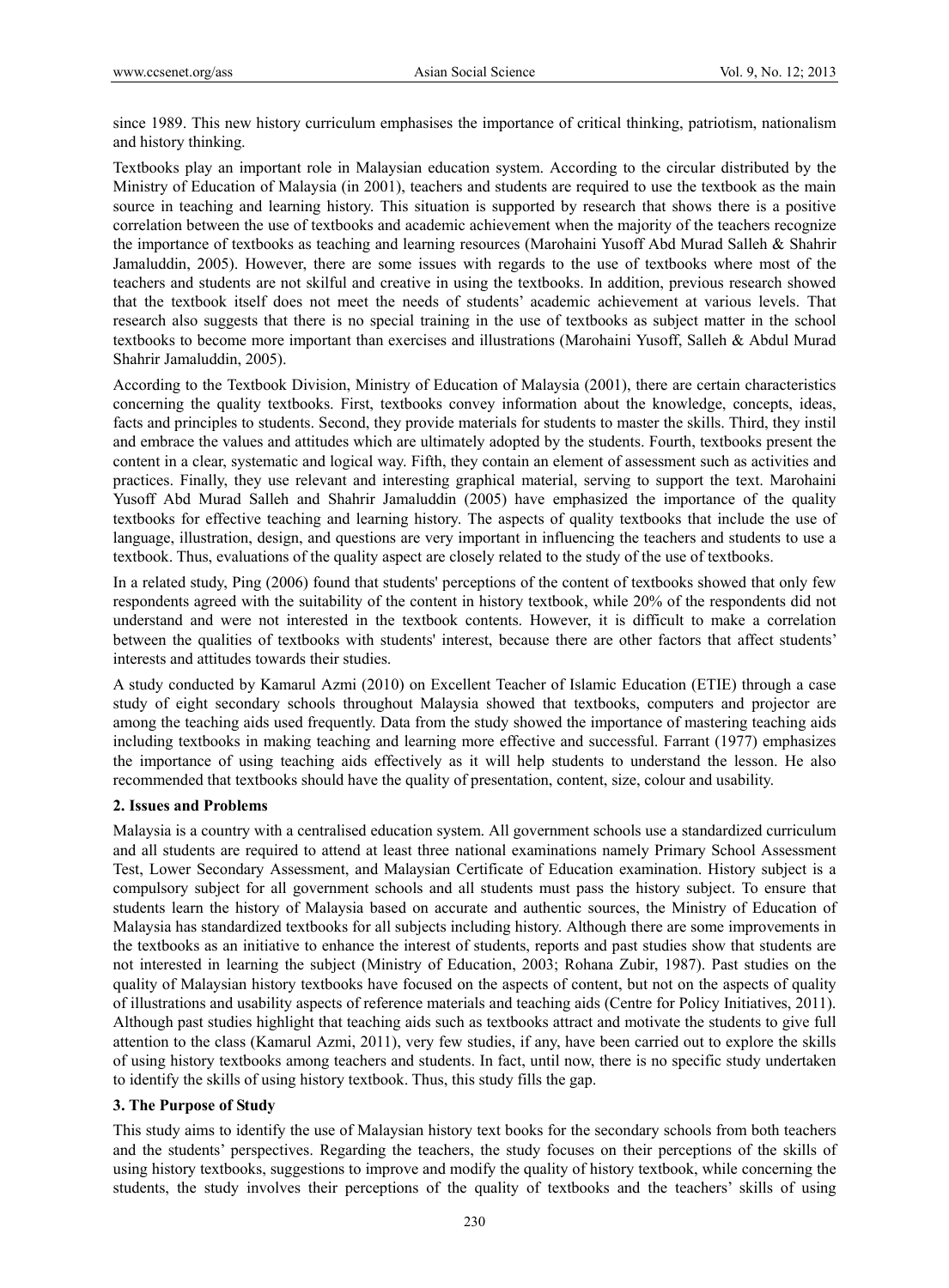textbooks. Moreover, the study also differentiates the above mentioned issues based on genders.

## **4. Methodology**

This study used survey approach as it enables the collection of data for the purpose of description, comparison or explanation regarding knowledge, attitudes, practices and behaviour (Fink, 1995). Two sets of questionnaires were used to collect data. The first set of the questionnaires entails the skills of using the history text books from the teacher's perspectives and teachers' recommendations in terms of improvement in the quality of history textbooks. The second set of questionnaires consists of sections related to students' attitudes and interests in history textbooks, their perceptions of the quality of textbooks and teachers' skills of using textbooks from students' perspectives. The questionnaire was adapted from Abdul Rahim Rashid (1993). Then, a panel of experts was recruited to validate the questionnaires in terms of face validity and content validity. In addition, the result of the pilot study revealed that Cronbach Alpha was between 7.8 and 7.9, that is, all the items in the constructs are at acceptable level regarding reliability and internal consistency. The samples consisting 100 teachers and 100 students were selected randomly from ten secondary schools in the state of Pahang in Malaysia. The rationale for selecting the samples from the state of Pahang is that compared to the other states, the result of the students' examination in history subject is average. Accordingly, they could make an appropriate sample for the current study. Furthermore, as the selected teachers have taught the students from the same schools, thus they can also be a suitable sample for this study. The obtained data was analysed using descriptive and inferential statistics using SPSS 11.5.

## **5. Teachers' Perceptions**

Overall results suggest that the teachers' skills in using textbooks is quite high (mean=3.67). However, there are some elements regarding creativity (item 2), innovation (item 4), attractive leaning (item 8) which are still average. The contents and facts in history textbooks also become alive through teachers' effort to associate them with daily life. However, the teachers' creativity can be enhanced when students reported that teachers rarely integrate historical content into the history textbooks with the latest technology of ICT (mean = 3.04). Data also showed that the students admit that teachers often use history textbooks (mean=4.13) and also guide students regularly (mean = 4.07). It is proven that the teachers make history textbooks as reference materials and teaching aids without letting students examine the facts contained therein. In fact, the students stated that teachers succeed in making history textbooks as an interesting media.

Regarding the teacher's perspectives, they admit that they have quite high skills in using history textbooks (mean=3.68). Data shows that teachers often guide the students to understand history by using textbooks (mean=4.38), and often take the initiative to simplify the content of history textbooks. The teachers admitted that they rarely integrate ICT (mean = 3.25) with history textbooks. This shows that creativity is an issue that requires in-depth study in future research. Isjoni and Abdul Razaq Ahmad (2009) recommend that teacher's creativity is the pillar for effective teaching history. Farrant (1977) states that a misrepresentation occurs in defining the function of teaching aids which stems from the practice and the decrease in frequency of use during the process of teaching and learning. However, this deficiency should be addressed through modification and creativity of a teacher.

|              | Item $(n=100)$                                                                          | Mean | Frequency<br>Deviation | Level  |
|--------------|-----------------------------------------------------------------------------------------|------|------------------------|--------|
| $\mathbf{1}$ | I use the textbook merely as a teaching aid without consulting other<br>books.          | 2.38 | 0.74                   | Low    |
| 2            | I always simplify their subject matter / text found in textbooks.                       | 4.38 | 0.52                   | High   |
| 3            | I always associate the content of textbooks with the latest issues.                     | 4.13 | 0.64                   | High   |
| 4            | I always modify the subject matter contained in the textbook with the<br>aid of ICT.    | 3.25 | 0.71                   | Medium |
| 5            | I always guide students to understand the text in the textbook.                         | 4.38 | 0.74                   | High   |
| 6            | I use the textbooks as a Medium effectively.                                            | 3.38 | 1.19                   | Medium |
|              | I prefer to refer other reference material and not rely solely on history<br>textbooks. | 4.25 | 1.17                   | High   |

Table 1. The skills of using history textbooks from the teacher's perspectives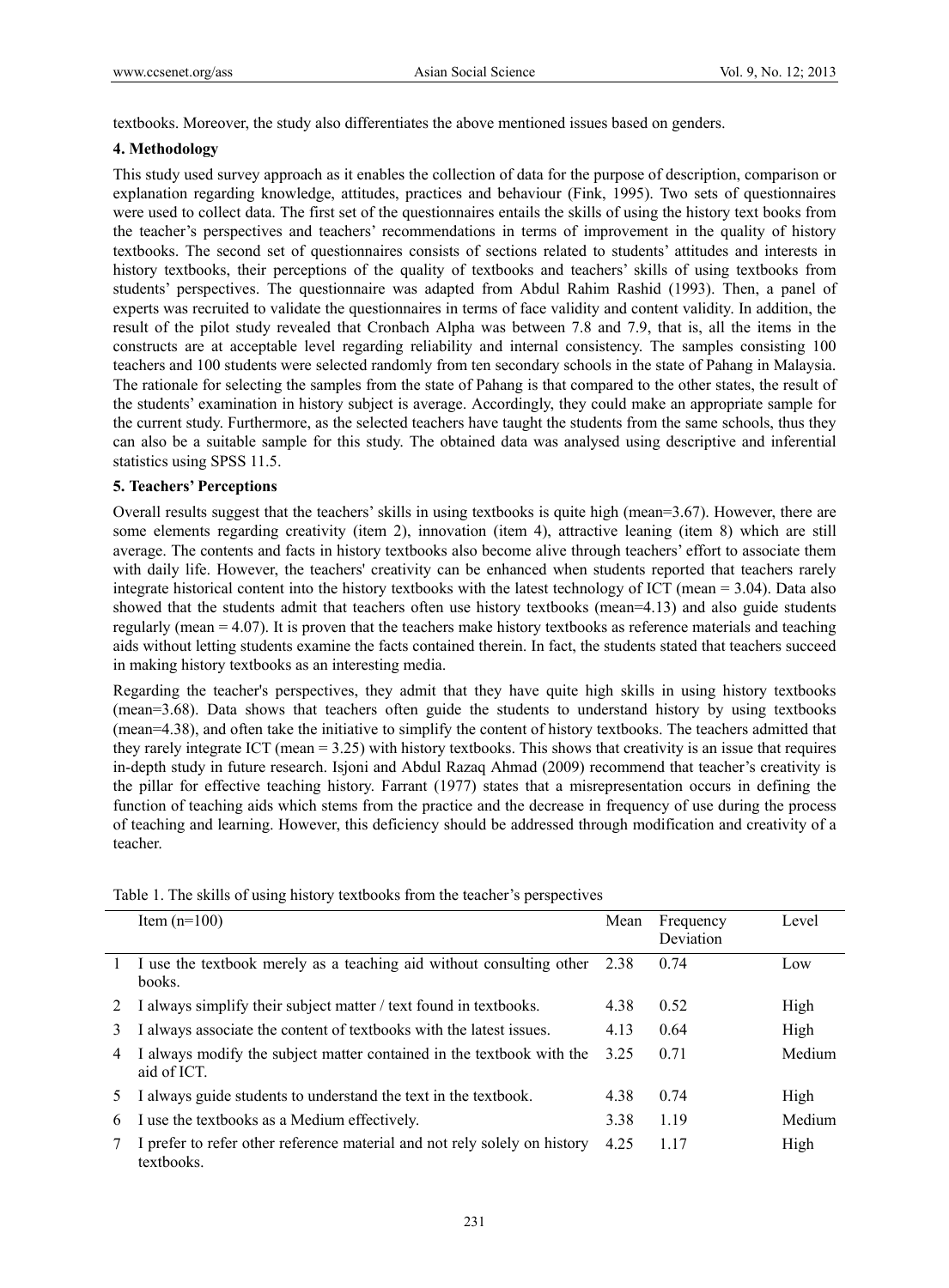| 8 I manage to make teaching and learning more interesting even if only 3.25<br>using history textbooks as reference material. |      | 104  | Medium |
|-------------------------------------------------------------------------------------------------------------------------------|------|------|--------|
| Average                                                                                                                       | 3.68 | 0.84 |        |

Table 2. Teachers' skills of using textbooks from students' perspectives

|        | Item $(n=100)$                                                    | Mean | Deviation | Level  |
|--------|-------------------------------------------------------------------|------|-----------|--------|
|        |                                                                   |      | Frequency |        |
| -1     | My history teacher uses appropriate texts in his teaching.        | 4.13 | 0.87      | High   |
| 2      | My history teacher uses textbooks only as teaching aid            | 3.07 | 0.99      | Medium |
|        | without other books.                                              |      |           |        |
| 3      | My history teacher can relate contents in textbooks with latest   | 3.98 | 1.03      | High   |
|        | issues.                                                           |      |           |        |
| 4      | My history teacher always modifies the contents of textbooks      | 3.04 | 0.88      | Medium |
|        | in relation to ICT                                                |      |           |        |
| 5      | My History teacher always guides me to understand the text 4.07   |      | 0.74      | High   |
|        | in the textbooks.                                                 |      |           |        |
| 6      | During the learning of history my teacher always makes the        | 3.89 | 0.92      | High   |
|        | books as good teaching aids.                                      |      |           |        |
| $\tau$ | I prefer that my history teacher does not refer to textbooks      | 3.73 | 1.21      | High   |
|        | alone, but uses various sources.                                  |      |           |        |
| 8      | I feel happy learning history with teacher who uses textbook 3.16 |      | 1.13      | Medium |
|        | alone in the class.                                               |      |           |        |

The teachers claim that they can make teaching and learning interesting and effective by using history textbooks as reference materials. Nevertheless, it does not mean that history teachers rely on purely historical texts. Data shows that teachers do not merely rely on history textbooks (mean = 2.38). Initiatives taken in diversifying learning resources help to make teaching and learning more relevant to the current situation and might promote students to become active.

Table 3. The skills of using textbooks among teachers based on gender

| Dependent Variables                   | Gender | n   | Mean   | Mean Difference |      | Sig  |
|---------------------------------------|--------|-----|--------|-----------------|------|------|
| Students' Attitudes towards textbooks | Male   | 47  | 3.6383 | .0086           | .097 | .055 |
|                                       | Female | 53  | 36297  |                 |      |      |
| Total                                 |        | 100 |        |                 |      |      |

The analysis of t-test indicated that there was a significant difference between male and female teachers with regards to the skills of using textbook. This might be due to the standard of teachers' training courses organised by the Ministry of Education. A study by Nurliah Jair (2009) showed that there is no significant difference between genders in teaching history.

#### **6. Suggestion to Improve the Quality of Using History Textbooks**

Overall, the data show that the quality of history textbooks can be improved in line with students' expectation. Students want history textbooks to be modified in line with their interests. This is important as it serves as the main reference textbook thus modifications are necessary in order to attract students to the subject. Marohaini Yusoff Abd Murad Salleh & Shahrir Jamaluddin, 2005) stressed the importance of the assessment of the quality or standard textbooks as one of the aspects of the studies. Quality textbooks are supposed to have a simple language, illustration, design, and relevant questions. They are very important in influencing teachers and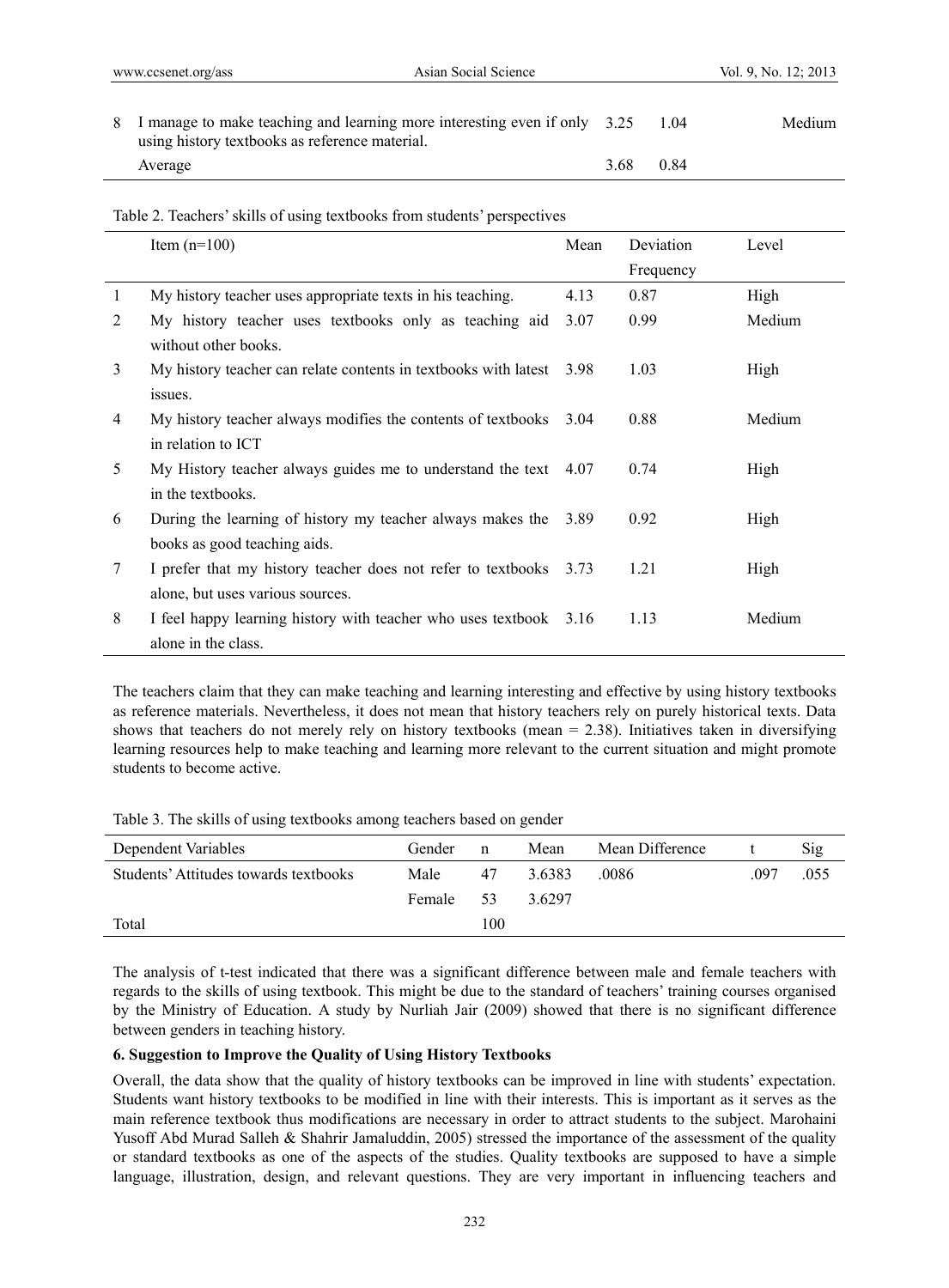students in using history textbooks effectively. This finding is consistent with Garinger (2001), who stated that textbooks should be modified including the contents of history textbooks and exercises. They should be presented in a clear and user-friendly way.

Table 4. Suggestions to improve the quality Malaysian history textbook

|   | Item $(n=100)$                                                 | Mean  | Frequency | Interpretation |
|---|----------------------------------------------------------------|-------|-----------|----------------|
|   |                                                                |       | Deviation |                |
|   | Wording should be modified to be understandable language.      | 4.14  | 1.16      | High           |
|   | The content should be reduced.                                 | 3.06  | 1.25      | Medium         |
| 3 | Illustration for each event should be added to help me imagine | 4.44  | 0.91      | High           |
|   | about certain events                                           |       |           |                |
| 4 | Wordy texts should be changed into mind map.                   | 4.41  | 1.02      | High           |
| 5 | History textbooks should not contain repeated subject matter.  | 3.74  | 0.94      | High           |
| 6 | Change the colour of illustrations to more attractive and      | 4.59  | 0.82      | High           |
|   | cheerful colour                                                |       |           |                |
|   | Average                                                        | 4.061 |           |                |

The findings of this study demonstrate that the quality of textbooks should contain interesting illustrations, colourful and simple sentences easy to understand, non-recurring, and can help the process of imagination. On the other hand, teachers insisted that the content in the history textbooks should be transformed into a more concise method, and also topics need to be reduced to enhance students' understanding when studying history. The teachers also agreed that history facts should be summarized and multiplied with beautiful photos, and be synthesized in the form of themes.

#### Table 5. Teachers' perceptions of modification of history textbooks

|    | Item $(n=100)$                                                  | Mean | Frequency        | Interpretation |
|----|-----------------------------------------------------------------|------|------------------|----------------|
|    |                                                                 |      | <b>Deviation</b> |                |
| 33 | The use of verse / language should be modified to a more        | 4.63 | 1.06             | High           |
|    | understandable language.                                        |      |                  |                |
| 34 | The content available in textbooks should be reduced.           | 3.50 | 1.19             | High           |
| 35 | Illustrations should be added to help students to imagine about | 4.75 | 0.46             | High           |
|    | certain historical events                                       |      |                  |                |
| 36 | Wordy texts should be changed to mind map.                      | 4.39 | 0.52             | High           |
| 37 | History textbooks should not contain repeated contents.         | 4.50 | 0.76             | High           |
| 38 | The colours in the text should be changed to more attractive    | 4.63 | 0.74             | High           |
|    | and cheerful colours.                                           |      |                  |                |

The findings from this study highlight the need to improve history textbooks to a better quality that are able to attract students and assist the process of thinking for historical imagination. This is in line with the recommendations of previous researchers stressing that the use of textbooks is more important than the e-book if integrated with graphics and colours (Kamarul Azmi, 2010).

#### **7. Students' Perceptions**

#### *7.1 Quality History Textbook*

The overall findings showed that the students are satisfied with the quality of textbooks (average mean = 3.63). This finding is consistent with the results of the previous study carried out by Ping (2006) who found that the subject content is appropriate to the needs of students. Similarly, the findings from the study conducted by Mohd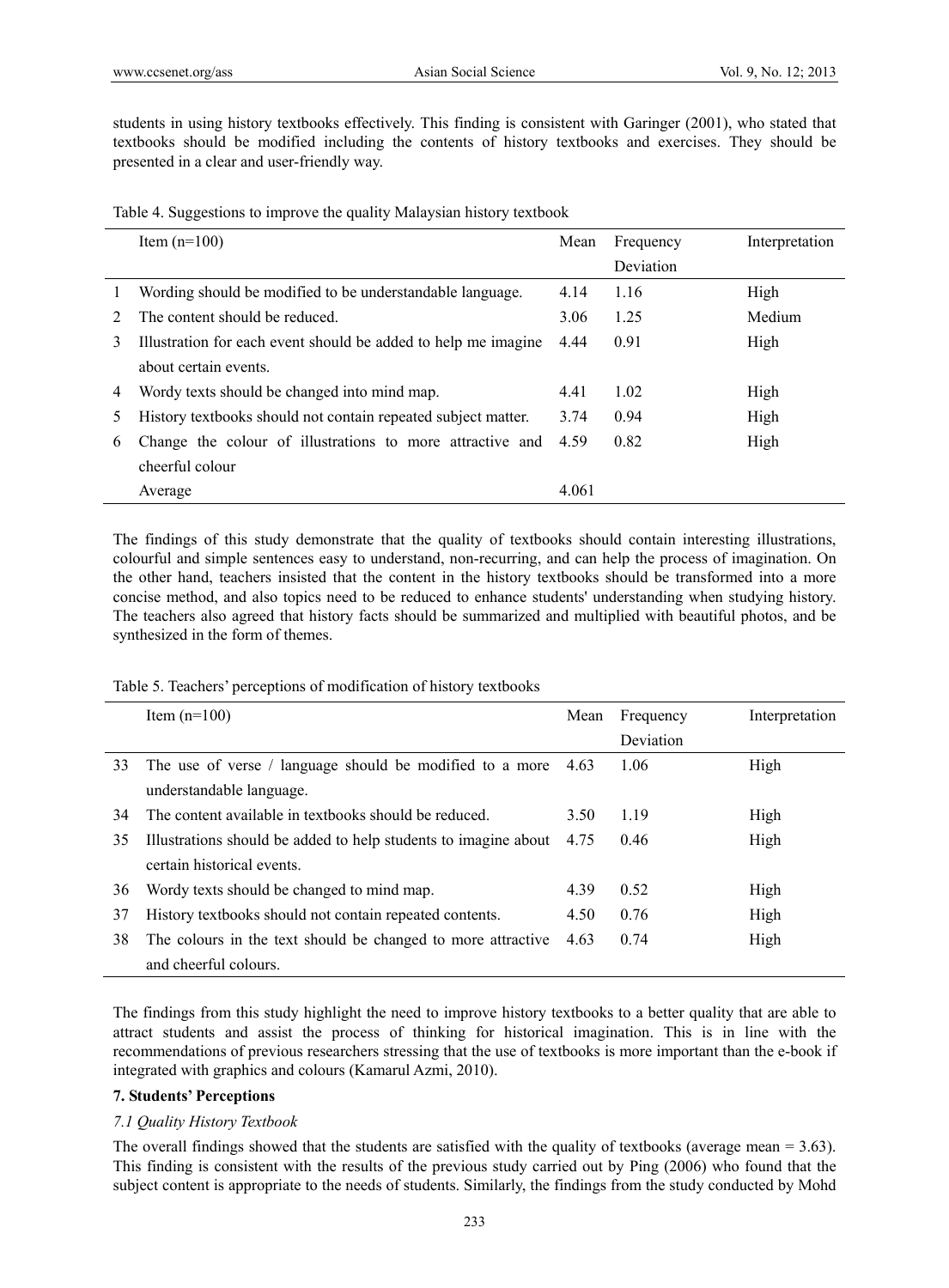Izham et.al, (2007) indicates that the teaching aids such as textbooks attract and motivate the students to give full attention to the teacher. This is because they are attractive and full of fun. Detailed analysis showed that five items recorded higher mean values, while the rest are average. The majority of students reported that the current history textbooks are interesting and providing many resources (mean=3.72). Most students also indicated that they used textbooks as a main reference for answering the questions. This means that the history textbooks are suitable and relevant to students' needs.

Table 6. Perceptions of students towards the quality of textbooks

| Item $(n=100)$<br>Mean                                                         |      | Frequency | Level  |  |
|--------------------------------------------------------------------------------|------|-----------|--------|--|
|                                                                                |      | Deviation |        |  |
| I feel that history textbooks are interesting and contain many resources<br>-1 | 3.72 | 0.94      | High   |  |
| I consider history textbooks as the primary source for answering the<br>2      | 3.83 | 0.78      | High   |  |
| questions                                                                      |      |           |        |  |
| Textbooks that I read help me to earn good grades in exam.<br>3.               | 3.72 | 0.92      | High   |  |
| Texts, sentences and languages in textbooks are easy to understand,<br>4       | 3.33 | 1.02      | Medium |  |
| I feel bored when reading history textbooks because the contents are<br>5      | 3.44 | 1.23      | Medium |  |
| too much and a lot of facts need to be memorised.                              |      |           |        |  |
| When reading textbooks, I can portray a historical event based on the<br>6     | 3.56 | 0.91      | Medium |  |
| text and the illustrations shown.                                              |      |           |        |  |
| The contents in the textbooks instil good values and positive attitudes<br>7   | 3.89 | 0.98      | High   |  |
| into students.                                                                 |      |           |        |  |
| 8<br>After reading the history textbooks, I found that the exercises provided  | 3.56 | 0.82      | Medium |  |
| in the textbooks encourage me to think critically and creatively.              |      |           |        |  |
| History textbook also contains information about website that can be<br>9      | 4.11 | 0.90      | High   |  |
| accessed for additional information                                            |      |           |        |  |
| 10 I feel good when studying textbooks                                         |      | 1.10      | Medium |  |
| Average                                                                        | 3.63 | 0.97      |        |  |

Students are aware that more information can be obtained from the internet through the websites that were clearly stated in the textbooks. This shows that history textbooks have been integrated with the latest technology that can help students to get more information on the history of the country. Topics in the history textbooks are recognized by students as beneficial when they create positive attitudes through promoting good values. However, Malaysia's history textbooks could be further improved through increasing the quality of presentation of facts and exercises. For example, students reported that the structure and content of history textbooks contain wordy sentences which are boring for students.

#### *7.2 The Skills of Using History Textbooks*

The total mean value is at high level (mean  $= 3.63$ ) and this shows that students believe that history teachers have high skills in the use of textbooks in teaching and learning. However, the teachers are lacking in creativity to use the content of history textbooks in improving the students' critical and historical thinking. This indicates that the skills of using textbooks are necessary to make teaching and learning effective. Likewise, the findings supported by the past studies recommends that creativity in using textbooks is the main factor to determine the students' motivation and achievement in learning history (Awang, 2012).

# *7.3 Quality and the Skills of Using Textbook Based on Gender*

The findings of the t-test showed that there was no significant difference concerning interest in learning history textbooks based on gender. This finding is contradicted with the past findings where there is significant difference between genders in learning other academic subjects (Sharifah Alwiah, 1983). This shows that the use of history textbooks is appropriate in terms of content and suitable for both genders.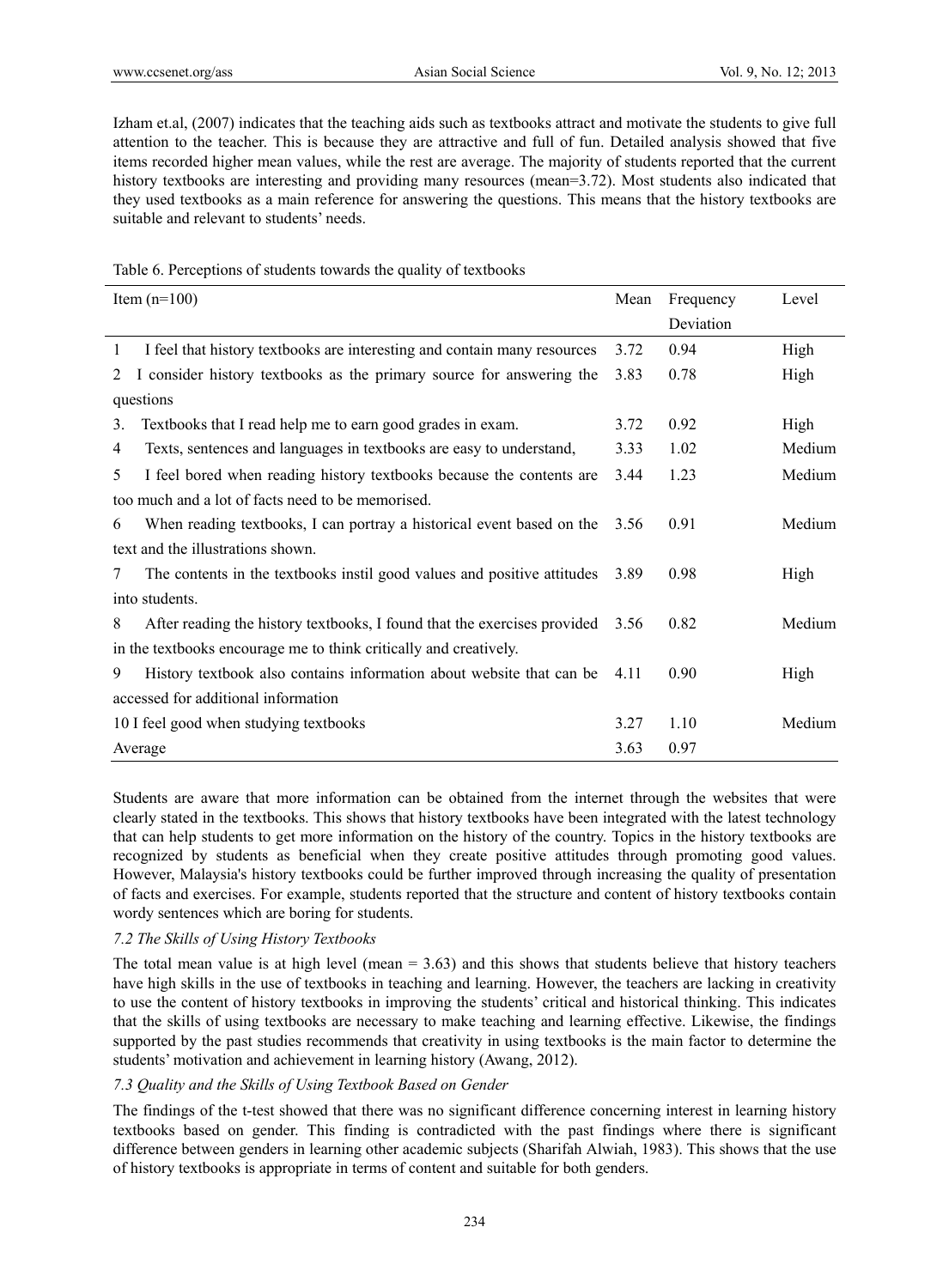| Dependent Variables                   | Gender | N   | Mean   | Mean Difference |       | Sig  |
|---------------------------------------|--------|-----|--------|-----------------|-------|------|
| Student interest in history textbooks | Male   | 47  | 3.5455 | 0.1498          | 1.569 | .123 |
|                                       | Female | 53  | 3.3957 |                 |       |      |
| Total                                 |        | 100 |        |                 |       |      |

Table 7. Interest in learning history through textbooks based on gender from students perspectives

This finding is in line with Shahril's study indicating that students' attitudes towards teaching and learning tool are not dependent on gender, but on the effectiveness of teaching. Furthermore, a study conducted by Anuar Ahmad et al. (2009) showed that boys and girls have the same perspective of the teaching methods used by history teachers.

#### **8. Implications and Recommendations**

These findings can have impact on policy makers, including the Textbook Division and Ministry of Education to be more sensitive to the views of teachers and students regarding the quality of textbooks, because the history textbooks are mostly used by teachers and students. This study also has implications for writers of history textbooks in order to figure out a method of writing history text to be more attractive, simple, compact and non-repetitive. Creative illustrations in textbooks and the elements of integration with the environment and additional information via the website are the important issues in determining the quality of textbooks.

In addition, the design and questions in the textbooks are very important as a guide and a simple instrument to measure the level of student's achievement. This study also highlighted the importance of teachers to master the skill of using textbooks. As the creativity of history teachers are still at a moderate level, an initiative must be taken so that history teachers will use textbooks regularly as the primary instructional materials to make teaching and learning effective. Among the activities that can be applied is changing the way of using textbooks such as adapting the textbook content into a more attractive method, for example exploring the proposed web-site in the textbook for additional information. Activities must be carried out during the process of teaching and learning by involving students.

Improvement and enhancement of the content in the existing textbooks are vital since it is a reference book with high value of authenticity. In fact, it is the text of national exam. It makes Malaysian history textbooks as an official document that can be used to understand the history of the region. Therefore, a more detailed and in-depth study should be conducted especially in terms of quality and knowledge among teachers and students in schools. Further study should take into account the participation of respondents from all races, types of schools, locations of schools, levels of education, age groups and socio-economic towards the issue of quality of Malaysian history textbooks and mastery skills in school.

#### **9. Conclusion**

The current study found that the history textbooks are not only useful for reference and teaching aids, but also they can be used for attracting students' interest and stimulating students' historical thinking. The most important thing that has been found out from this study is associated with teachers' and students' creativities in using history textbooks. This makes the learning of history interesting and meaningful. This includes the use of ICT, the illustrations, portraits, photos, maps and diagrams. As a result, students' critical thinking in learning history will be improved. The effective use of history textbooks can improve the students' academic achievement and the goals of history education in Malaysia.

#### **References**

Ahmad et al. (2009). The level of History Teachers' Teaching Ability and Its Relationship to Student Achievement in Low Performing Schools. *Journal of Education*, Malaysia.

- Ahmad, A. R., & Isjoni. (2009). *Strategies and History Learning Model.* Cendikia Insani, Pekanbaru, Riau, Indonesia.
- Ahmad, J. (1999). *Guide to Teach Remedial Bahasa Melayu KBSR & Secondary Schools.* Shah Alam: Fajar Bakti Publishers.

Alsagof, S. A. (1986). *Educational Pedagogy.* Kuala Lumpur: Malaysia Heinemann.

Awang, M. M. (2012). An Exploration of Strategies Used by Malaysian School Teachers: Professionals' and Pupils' Perspectives. PhD Thesis, University of Dundee.